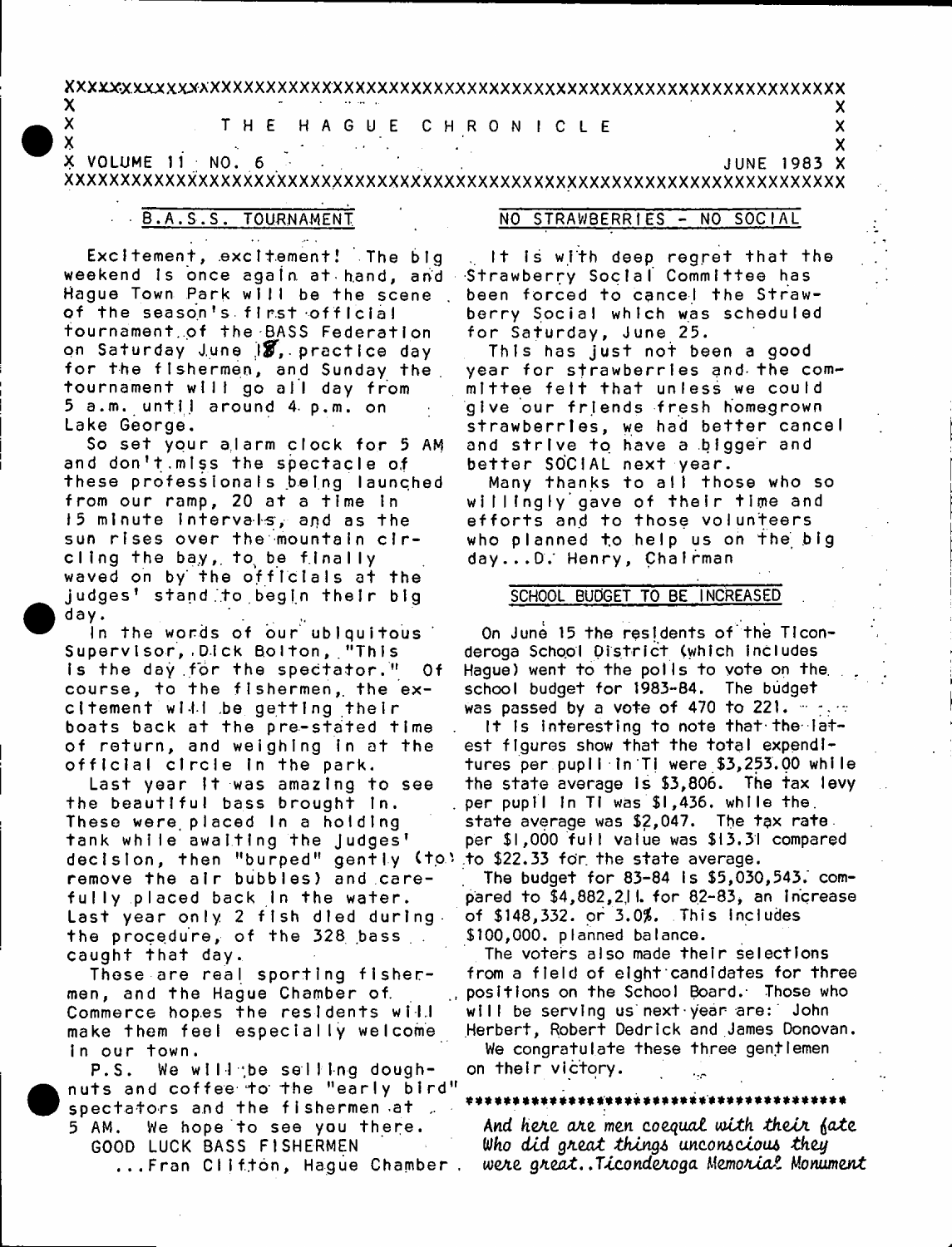# HAGUE'S VOLUNTEER TOWN WORKERS OT SUMMER YOUTH PROGRAM

Many Haque residents appear to be confused as to who gets paid for working for the Town's benefit. Our Supervisor, Councilmen, Assessors, Assessment Board of Review, Attorney, Tax Collector, Town Clerk, Tam Justice, Director of Finance Election Inspectors and Custodians, Dog Control Officer, Registrar, Highway Superintendent, Park Attendant & assistant, Life Guards & Swimming Instructors, Youth Director, Historian and Planning Administrator all receive annual salaries.

The Planning Board and Zoning Board of Appeals each have seven mentoers, hold monthly meetings, public hearings, onsite inspections, maintain written records of their meetings, place legal notices in the paper and correspond with property owners on matters pertaining to zoning regulations. The three members of the Equalization Review Committee have researched the State Board of Equalization and Assessment methods of arriving at equalization rates and are working toward equitable equalization rates for the school tax levy for the tarns of Hague and Ticonderoga. The members of the above all volunteer their services...ac

### GIRL SCOUTS TO CAMP AT SILVER PAY

Girl Scouts from Hague will join those from Ti, Putnam, Crown Point and Port Henry in a five session Day: Camp at the Silver Bay Assoc, from June 27 until July 1. An overnight campout is planned for June 30 with families of the girls invited to an evening campfire and awards ceremony. Sharon Busick, Bass Bay Rd, is the director and will have help from The Adirondack Girl Scout Council, the Silver Bay Staff and area Girl Scout leaders....djh

#### SILVER BAY BAPTISM

On the first warm day of the season, June 11, over 100 people were baptized in Lake George during a conference of the Full Gospel Businessmen's Fella/ ship lield at Silver Bay over the weekend.

Robert Dedrick has l^een appointed as director of the surmer program in Ti schools from July 5 to August 12; 9 AM to' 12 Noon daily.

This is a program of both academic enrichment and recreation. For the second year the program is being coordinated with the Silver Bay Assoc, and students will be bussed to Silver Bay for activities on alternate days. A registration form was included in the June District Newsletter. These should be filled in and returned to the school inmediately.

High School Social Studies and English (Remediation Program) will be offered for credit; also Driver Ed, Band and evening physical education.

This has been a very successful program in the past and many Hague students have taken advantage of it.

#### **ASSESSMENTS**

If you have questions concerning your assessment, call the Town Hall, 543-6161 during regular business hours to make an appointment with our assessors to review your assessment. SATURDAY JUNE 18 from 1 - 5 FM is the LAST REVIEW DAY this year. This informal meeting may help you decide if you should pursue the matter with a formal complaint on GRIEVANCE DAY - JUNE  $21 - from 4 - 8 PM...ac$ 

### AMHERST HEIGHTS

On May 19 the APA rejected the Town of Ticonderoga's request for a land rap change for 30 acres to be rezoned from Resource Management to the least restrictive category of Hamlet. The Town made the request so that the proposed Amherst Heights tourist complex could be constructed. Ticonderoga immediately submitted a request to have the same area changed . to Moderate intensity which would be under control of the APA. The APA vill vote on this proposal at their June meeting.

### SCOTTISH GAMES

The Scottish Games and Military Tattoo will be held this year at the Middle School Athletic Field on July 9. Many activities have been planned.

6/83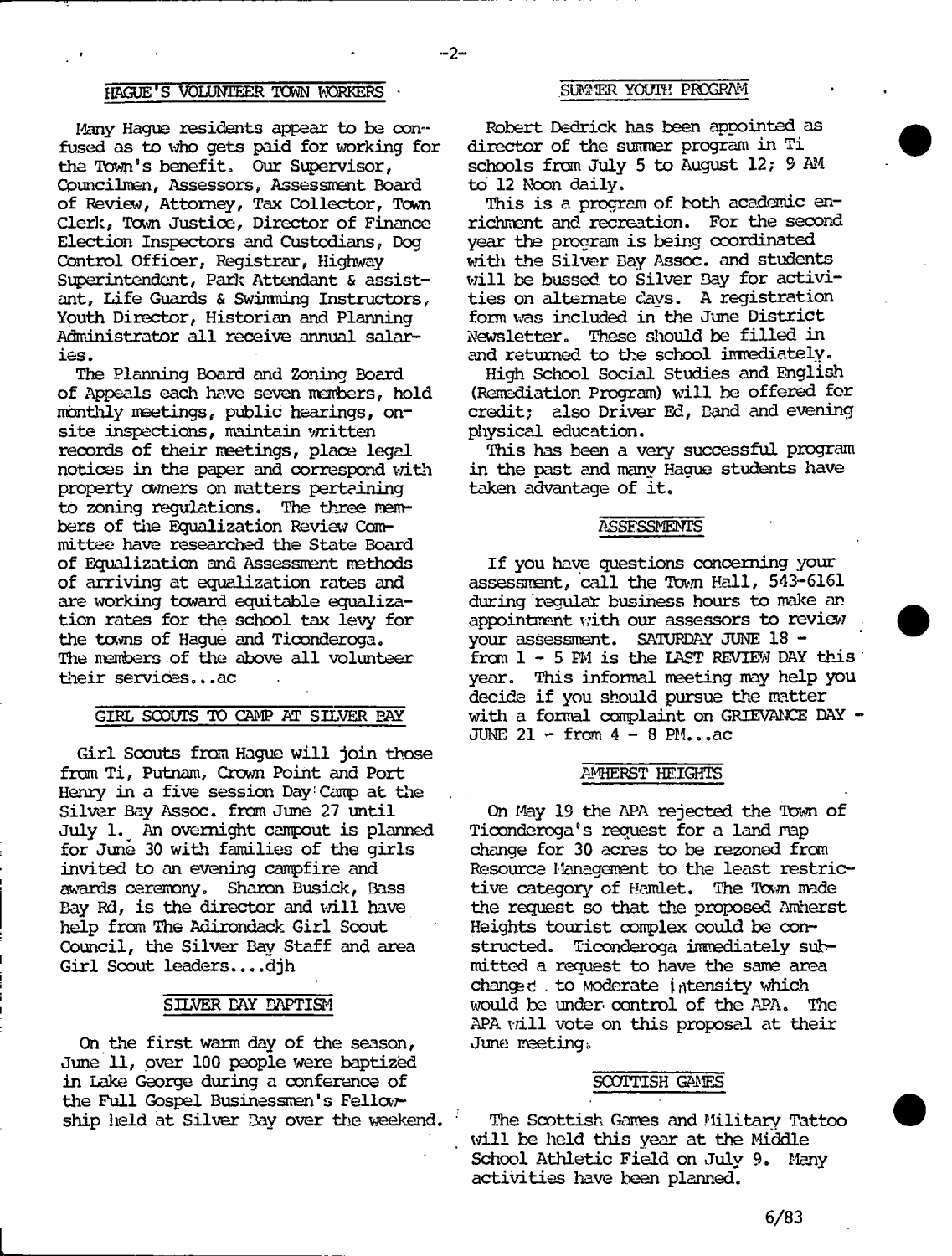## 6/15/83 TOWN BOARD MEETING

i a shekara

Regular meeting date was changed "

Mrs: Sefsik, of Spill-Rock Rd. "M." Local Review Commitfee for the reported that her driveway had with APA. been damaged by the dally use of It as a furn around for the school She doesn'''t object to the use, bus. but she doesn't feel that she fill pair. The Board will ask the school district to make repairs. Mrs. Sefsik said that a broken with down truck, parked across the additional street from her house and filled. with garbage, affected the value of her property! If what is were

Dave Martucci expressed the op- 2 inion that the sanitary land fill" should not close earlier than the posted fime on the sign. He had received a letter of condemna- ≎ tion from the Town for leaving trash by the gate because the FLT gate was locked prior to the<br>stated closing time. "Gordon and Sr Cameron and Laura Meade stated with that unauthorized vehicles were we still using our landf PH . It is a keep

Gordon Gameron objected to which repairs made to the Wintergreen Time Lake Rd. (a private road), by av the Town." Supervisor Bolton 2004: stated that it was the Town's into responsibility since the road for had been damaged when that slie. was used for the Hague Winter the Carnival due fo thin ice on Lake  $\label{eq:2} \mathcal{L}^{\mathcal{A}}(\mathcal{A},\mathcal{A})=\mathcal{L}^{\mathcal{A}}(\mathcal{A},\mathcal{A})=\mathcal{L}^{\mathcal{A}}(\mathcal{A},\mathcal{A})$ **Contractor** George.

Thersponse fora fetter from Alison Craig, Supervisor Bolton reported that approximately 150 -200 properties had been assessed or reassessed in Hague this past in year and that local assessments had Increased by F million. Assessors Clifton Frasier and William Foster each worked ap-, a mata proximately 700 hours and as≅ sessor James McKee 50 hours. A The new State law mandates that all ... assessors will be elected for a way 4-year term and will be required in 'to continually update their training. Cost of training will be paid for by the State.

Hague's assessors are paid an annual salary of \$1800, and the<br>chalrman, \$2,600.  $\sim 10^{11}$  and  $\sim 10^{11}$ ™Supervisor Bolston©read a letter ∵ The letter was in response to an article by Laura Meade in the Glens Falls Post Star. At 20 ` cóncerned a motion made last. month to review the effects of zoning and the possibility of having the APA administer spolice and fund the APA plan in Hague. Fred LaPann, chairman of the Planning Board wanted to know if - it was the Board's opinion that the fand-use plan should be war eliminated. Supervisor Bolton"  $\%$ said he, personally, did not want ∵if:hrown out: He felt:that the new committee, made up of Fred `LaPann, Jack≂Carney, Rick Bol†on, i Ray Snyder, Dottje Henry and Bob  ${\sf P}$ atche $\tau_1$ could review all of the regulations and recommend changes that would make the splan more -

sulltable for Hague Market and a series Dottle Henry said that the Youth Group has assumed the responsibility of watering and weeding. the otown affowers? The season of the

∶Cable TV is getting closer to reality and once installations in are begun, the entire town should have access to this service within fillverfyears; the main war in the main to

After three hours, the meeting was adjourned. It was allong, hot night: Machus Machus Court

# DEEPLY TINTED VEHICLE WINDOWS.

and a contract of the contract of the contract of the contract of the contract of the contract of the contract<br>The contract of the contract of the contract of the contract of the contract of the contract of the contract of 'Vehicle windows so darkly finted that the occupant (s) cannot be clearly seen through the glass ... under normal daylight conditions, may be in violation of the Vehicle and Traffic Law. Out of state vehicles must meet NYS standards ory Wfuthe home state has a law. on finted windows, vehicles need only comply with the laws of the homewstate." with and the communication

Effective 4/1/83 a new traffic law imposes a \$10 surcharge on all traffic infractions except parking, waiking, brakes & bicyclists...ac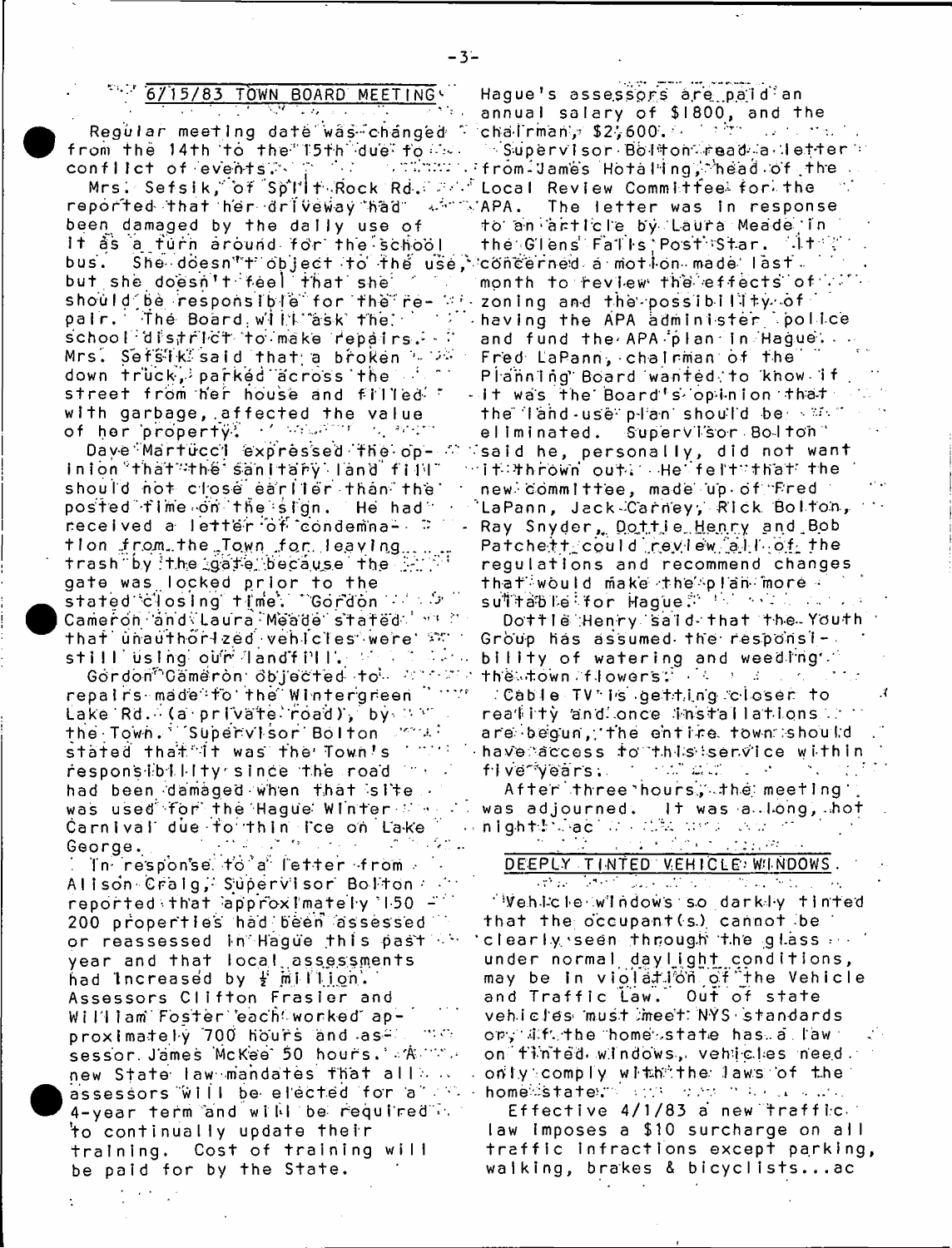### HAGUE GRADUATES

- 4-

The Hague Chronicle congratulates the. following students fran Hague Who will be graduating from Ticonderoga High School on June 25 at 10:00 AM.

TINA EEEDEN will attend SUNY - Plattsbg. JACQUELINE DUNSIORE - Adirondack C.C. DONNIE FULLER will enter the work force GLENN MCKEE - Delhi Ag & Tech MICHAEL MEQLA - Hamilton College MICHELLE SNYDER - undecided MICHAEL STOKMER » Military

XAVIER CARRION, an A.F.S. student who spent the last year with the Meolas will. also receive his diploma. He will be returning to France to enter Universite de Technologic de Compiegne.

Hague is proud of the aocanplishmants of these young people and we wish them well in their future endeavors.

### BABY SITTING CLASS COMPLETED

Seventeen young people successfully completed a 10 week class in the basics of baby sitting. Certificates were presented at a party-on May 16 with parents in attendance..

Those awarded certificates were: John Hayes, Jennifer Hayes, Julie Hayes, Cory Johnson, Jackie Perkins, Eetbany Wells, Joann Stormer, Michelle Bamaby, Narina Bamaby, Maureen Denno, Dustina Granger,-' Alison Porter, Kristi Porter, Amy Hoffay, Stephanie Fitzgerald, Tara Cole and Elizabeth Monroe.

They learned care of infants, toddlers, food and nutrition, basic first aid, emergency situations, employee and employer interviews and relationships.

For those seeking baby-sitters, a call' to Aggie Watts may help in finding a sitter with training. (543-6598)

#### MORE SOUNDINGS

The University of North Florida conferred the Master of Business Administration (MBA) degree on CLAIRE M. PHILLIPS, sumner resident of Friends Point, at its commencement exercises in Jacksonville, FL on May 7.

JANET IAFFE&TY of Hague and Albany was one of the 25 guests who lunched with Craig Claiborne (master chef) at Mrs. London\*s now famous BAKERY in Saratoga recently. Janet reports that Michael London is now moving into chocolates and she predicts another triumph for the Londons.

A small second edition of DOROTHY (WATTS) GGGDFELLON's book, "Growing Up Wild" has recently been published. This is a charming book of Dorothy's childhood in Silver Bay. Autographed copies of her book are available at Silver Bay General Store and the Eook<sub>mark</sub> in Ticonderoga, as well as from the author and Ethel Andrus, postmaster of Silver Bay.

Hague's postmaster, PENNY BOLTON, was recently honored, for 25 years of service. On May 10 in a ceremony in Glens Falls, she was awarded a pin by the Sectional Center Manager, John J.;Collins for her service to the Postal Service.,

### PROSPECT MOUNTAIN MEMORIAL PLAQUE

Under the sponsorship of the Warren County Organization of the American Legion, in conjunction with the State Dept, of Environmental Conservation, a ceremony honoring all veterans was held on Sunday, June 5 at the top of the Prospect Mt. Veterans Memorial Highway in Lake George.

A bronze plaque placed on a boulder at the mountain's summit was dedicated "In memory of all veterans who served our country so we may continue to be free." The stone has been placed in position near the foot of a flagpole dedicated at a similar ceremony a year ago.

The Veterans Manorial Highway, built by the State of N.Y. was dedicated in 1969. The view from the top of the mountain takes in a magnificent panorama of Lake George and the Adirondacks.

#### NEW BUSINESS IN TOWN

The Martin Agency of Ticonderoga will open a branch real estate office in Hague this month. It will be located on Route 8 'just west of 9N. Local residents working in the Hague office are Nancy DeLarm and Alison Craig.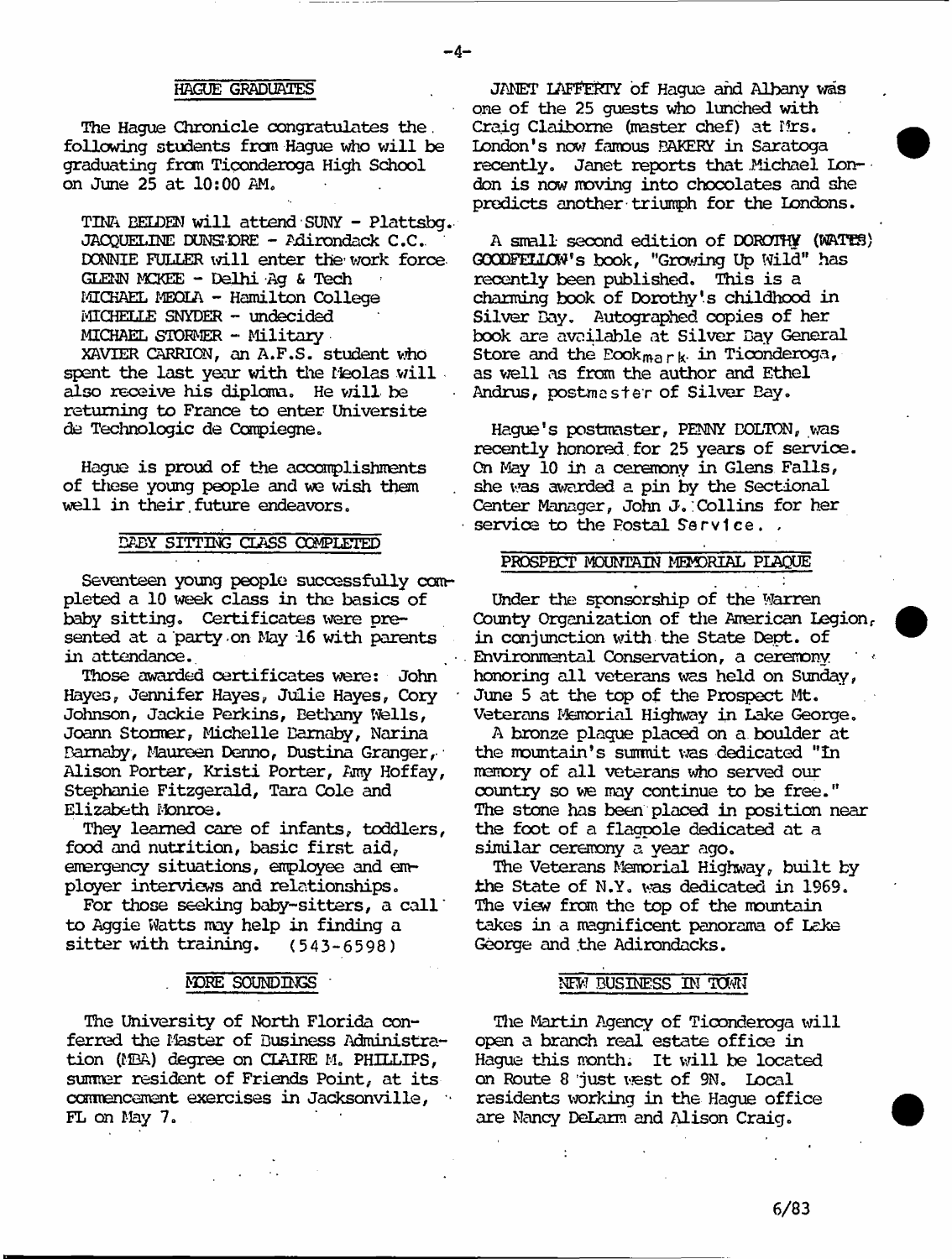- 5-

proved the minor subdivision of property' showing a proposed subdivision of land<br>owned by Mr. and Mrs. Clifton Frasier located on West Haque Rd. across from owned by Mr. and Mrs. Clifton Frasier located on West Hague .Rd; across from<br>located on Hollow Rd; located on Way Memorial Cemetery. The Poard set

Friends Point requested permission to  $\qquad$  July 7 at 7 PM.<br>use Article V of our sanitary code, use Article V of our sanitary code, 1  $\ldots$  . Two building permit applications re-<br>(Alternate systems), They wish to 12 a.C. conested by Ernest & Inza Jordon of Dat after careful consideration of engin-  $v$  : was lacking...ac . . . . . eering plans drawn. up by Mr. Ted Reale,: Professional Engineer of Ticonderoga,  $\overline{ZONING-DOARD}$  OF- APPEALS -5/26/33showing lot in relation to lake, property lines and the proposed system. In the absence of any new information in detail; approved the use of Article in concerning the proposed request for a •.<br>V. The A.P.A. has 30 days to review in the variance by Mabel and Chuck Jordon to o

tractors"workingrcn the Frances Jones- a variance.. ' .. :• .. \* ■ ■ . . property have done considerable dnmgev- = •' . . . ; r 1 to her land. Mrs. Bass also explained. that part of her property is being  $\cdots$  .  $\qquad \qquad \qquad$ eroded because of excavations on the \* . ... ' It has ccme' to our attention-.that we **•** property line separating the two . . . have a small (sometimes big) problem, the Planning Board specified be built dog ordinance which-prohibits dogs frcm when the original variance was granted, the muning loose. Which under the dogs had not been built. Mr. LaPann, Plan- the don't know it and the ordinance is only had not been built. 'Mr. LaPann, 'Plan-'------ don't know it and the ordinance is only ning Board Chairman, will write Ms. Jones' attorney, Dan-Smith, Esq. reit- enforcement of it. erating mandates not yet accomplished ' ' ' However', a major problem seems to stem called for by the Board in previous loose. Dogs always seem to favor other

erect a fence' across - Iakefront property ' - our children) to avoid what these dogs Board' denied the request 'because of lack' sccoper when strolling with our dogs... djh of adequate setback footage from the .<br>lake Lake. ■ ' ' : ""' \*. ' . TWIN SONS MAKE NEWS... ;

 $Mr.$  & Mrs. James Ward appeared before  $\cdot$ the Board to answer questions concerning<sup>-1</sup> The twin sons of CAPT .and Mrs. Charles a variance application regarding  $\text{con-}$   $\quad$  - Henderson Jr., Hague, have both been verting a private residence into  $a \mapsto^{\mathcal{X}}$  selected for promotion within a short commercial use. The residence is  $l$ o- v time of each other. **•** Appeals that they' grant the request with  $\sim$  promotion to CDR, and  $\sim$  the following conditions: all parking  $\sim$  0 compratulations to both Chad and the following conditions: all parking  $\cdot$  0ur congratulation<br>be off-road; and sanitation facilities  $\cdot$  Jim on these honors. be off-road; and sanitation facilities and on-these honors; the meet NYS Health Dept. requirements;  $\frac{1}{2}$ meet NYS Health Dept, requirements.

PLANNING BOARD  $6/2/83$  . The Zoning Board will hold a public. the aring on this variance at 8 PM on 6/23.<br>The Town of Haque Planning Board ap-Ms. Shirley: Smith submitted a plan

Ms. Shirley-Smith submitted a plan. located on Hollow Rd... ' ' ' " " May Memorial Cemetery. The Board set a<br>Mr. and Mrs. Robert Stockholm of public hearing on this proposal for . . public hearing on this proposal' for .

(Alternate systems) . • .They wish to ; a:. oquested by Ernest. & Inza Jordon of - Battle, build a fill system of the Wisconsin ' Hill Rdy were'denied as information on the design. Such fill systems are not design. Such fill systems are not they where onthe property they would be placed<br>allowable under our code. The Board are and for what purpose they would be used and for what purpose they would be used

V. The A.P.A. has 30 days to review the variance by Mabel and Chuck Jordon to open<br>the proposed project. the proposed project. \*<br>Mrs. Bass informed the Board that con-webcard unanimously voted against granting 'Board unanimously voted against granting

properties, and that the retaining wall  $\mathbb{C}^n$  with dogs in our community. We do have aas good as the dogs' masters, and the

by contractors on this property as  $\cdots$  from those dogs not necessarily on the agreements.<br>Mr. Dan Quinones requested a permit to `it difficult for those of us'(including it difficult for those of us (including . owned by his father, George Quinones.<sup>: • 4</sup> "leave in our path. Perhaps we could sug-The land- is in TR-1 zone, Rt. 9N,  $1 \rightarrow$  gest that we take a lesson; from New York mile north of the Indian Kettles. The ' City (just this one) and carry a pcoper.'

**Committee** 

cated on the north side of Rt. 8 across  $\cdots$  Charles. Henderson III (MSC) USN has been from Decker Hill Rd. The Board will  $\cdot$  .  $\cdot$  selected for promotion to CDR (MSC) USM. suggest to the Hague Zoning Board of: : : : James K. Henderson has been selected for 18 July 19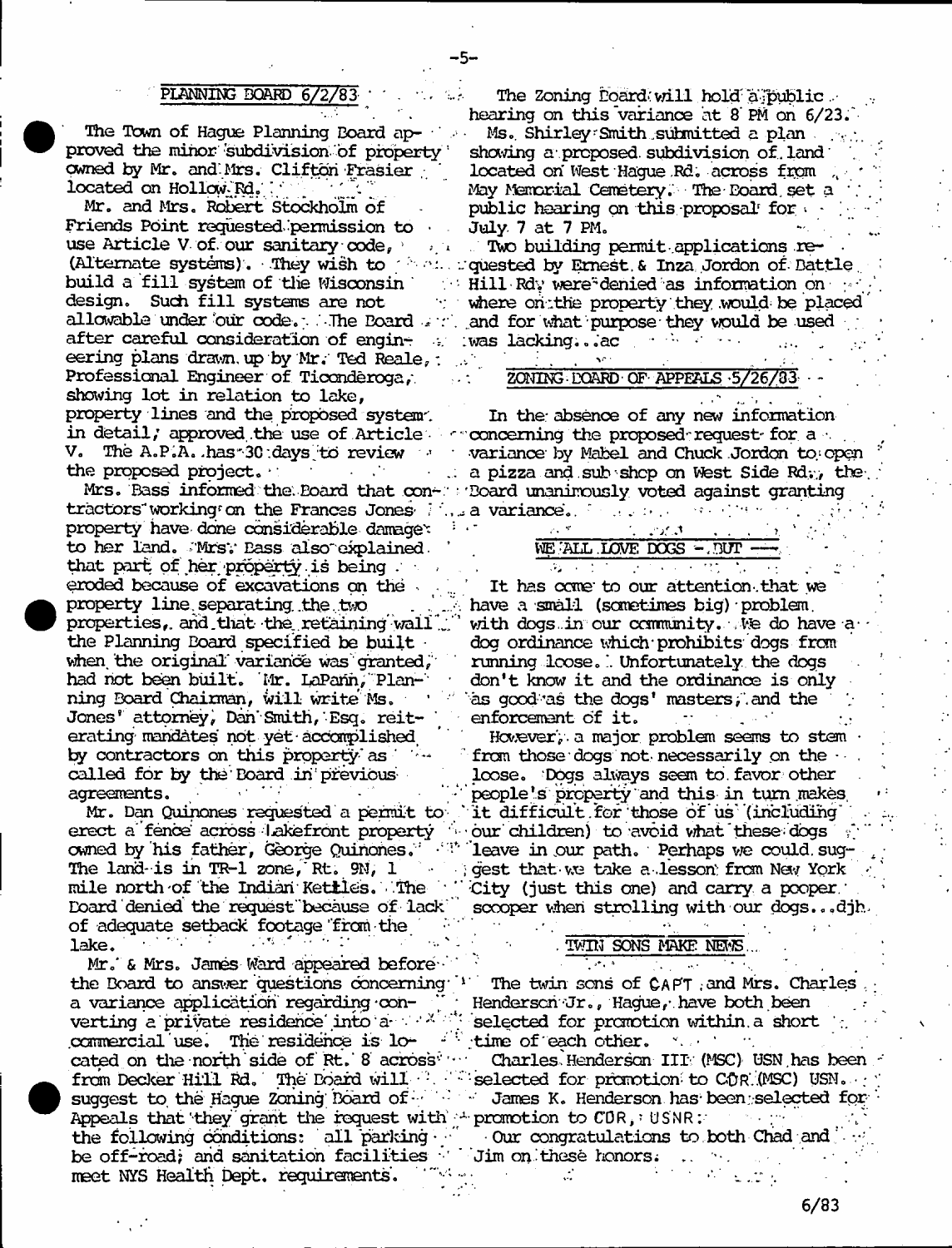#### WEATHER AND GARDENING'

Sans of our senior citizens still use: the old phrase, "a oold wet May means a bam full of hay." If this can be relied upon, perhaps sane' of our area fanners will be building larger barns this year.

According to the national weather **1** service, May has been 5<sup>0</sup> colder than average. The record rainfall for May was recorded in 1890 with 6.1 inches. This May produced 6.3 inches and April had 6.57 inches, making a total of 3.35 inches of rain above the average. The long range prediction says.June will have more of the same.

Among the more widely accepted reasons for these unusual weather patterns are: 1. The jet stream passing across our country has changed its course, dipping more deeply into the southland, picking up warmth and moisture before swinging back north, thus a 6% wanner winter. As tlie warm moisture reaches the cooler mountainous areas it loses its moisture in the form of sncw or rain. 2. The. frequent volcano activity emits a dust which stays in the air and screens some of the sun's warming rays accounting for the cooler than normal spring.

With an abundance of rain and a bumper crop of insects our camper friends have had less than desirable vacation conditions so far. We are also approaching the hurricane season. STORM AND WIND WARNINGS SHOUID BE HEEDED DEFORE STARTING ON A DQATING EXCURSION.

It is time to start a spray or dusting schedule for your garden crops. A dust to use for effective control of aphids, spider mites, bean beetles, potato beetles and squash bugs is Rotenon. It is organic and biodegradable. In wetter areas of your garden the use of a good fungicide such as sulfur or copper may be required to prevent blight, damping off and wilt. Warning! do not use a copper base fungicide on sweet com. It will damage the leaves, turn' then purple and the ends will curl up and die. The yield will be greatly reduced.

Any of our readers who would like to  $\cdot$ share sane of their gardening tips or problems, please write to me. I will be happy to use them (with or without

your name as desired) in this column.. .. .Fran Walters

- 6-

, LGA. 93TH ANNUAL MEETING SAT. JULY 16 - 9;30 AM DOLTON CENTRAL SCHOOL

. At this annual meeting of the Lake George Association, the newly appointed Commissioner of Environmental Conservation Dept., Henry G. Williams will give the keynote address.

■■ Statewide Federation of Lake Associations is in the process of being' formed. Commissioner Williams promised cooperation and support for this new group.

We have heard for years now of the problems of fresh water lakes and we have our own R.P.I. Fresh Water Institute in Dolton. LGA hopes this new statewide organization will act as a powerful public, but most important political voice in Acid rain and chemical landfill pollution problems. All organizations will be working together to HELP KEEP LAKE GOERGE - CLEAN.. .MD

## CHANGE OF SCENE, BY WAY OF SCIENCE

As part of a unique Outdoor Education , program, students in the **7**th grade at Ticonderoga Middle School recently had the opportunity to study seashore and salt marsh ecology in contrast to local plant and animal life.

At Caumsett State Park, Long Island, 1600 acres contain many and diverse examples of natural habitat. Under the guidance of science teachers (including Hague's David DeFranco) students are able to search for, study and help identify a myriad of plant, sea and animal life.

Travelling., through NY City, students also had the chance to observe some of its landmarks— Lincoln Tunnel, Old Trinity Church near Wall St., Trade Towers, Empire State and Central Park.

Each student is encouraged to keep a notebook in the manner of a ''scientist" making observations, to include the difference in ecology between a cormiunity near sea and salt marsh and an Adirondack carmunity near two lakes and also the contrast between urban and rural life.

. This splendid Ti Middle School program of Outdoor Education is in its 5th consecutive year; 115 students participated this year - 620 to date...DDG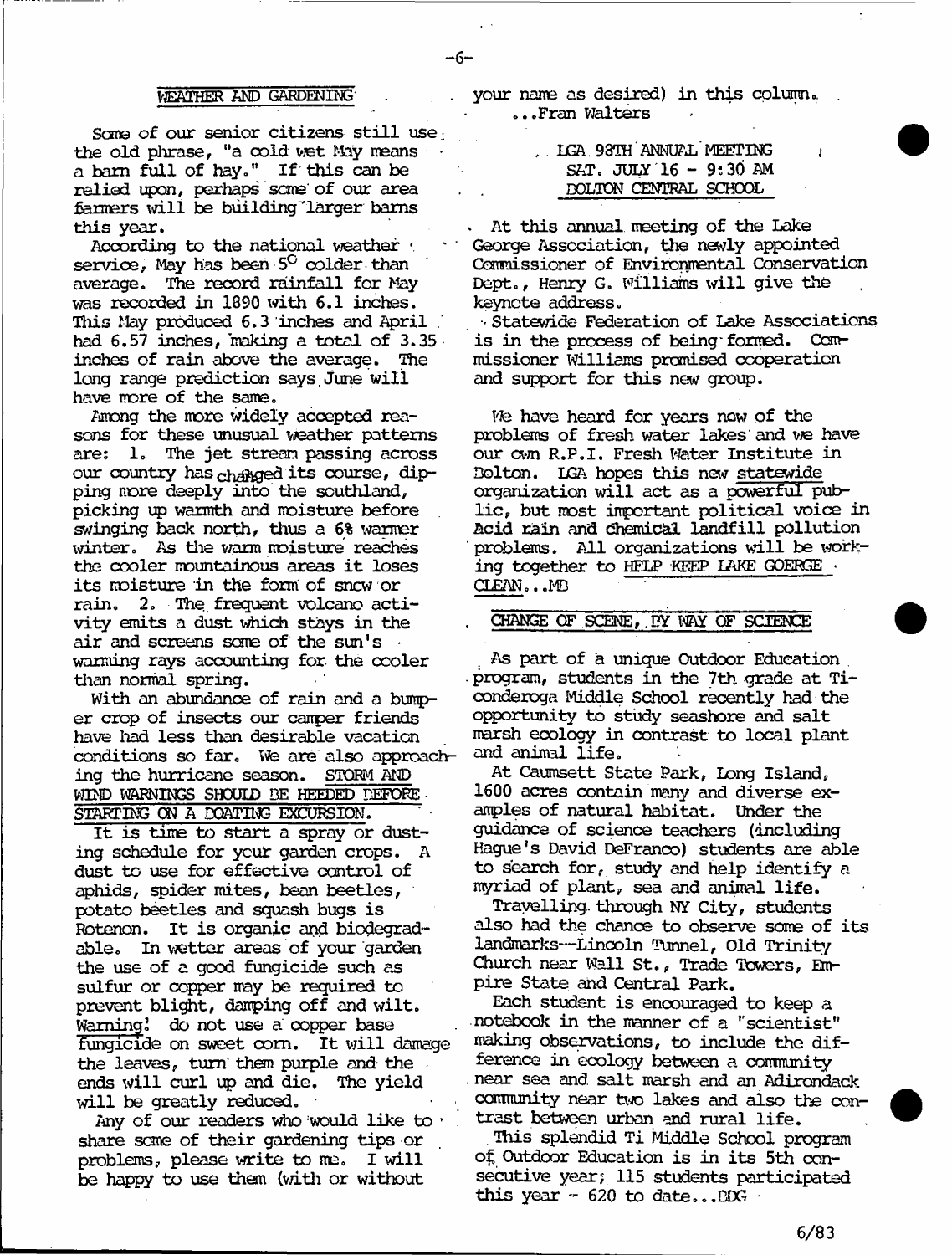### ■ SOUNDINGS

- 7<sup>~</sup>

- **•** BORN - A boy, James Daniel, to Mary (Samasoott) & Daniel Harris on May 4.
	- BORN A boy, Scott Kinsman, to LCDR James K. and Donna Henderson on May 12. Bom the day before CAPT Charles Henderson's 75th birthday, he is CAPT and Mrs. Henderson's sixth grandchild.
	- BORN A boy, Anthony Robert, to Rick and Nancy (Wbttcn) Scarzello on May 18 in Burlington; VT. Grandparents are Betty & Bob Wotton, Forest Bay.
	- BORN A boy, Robert Lee, to Linda (Michael) & Dar Thomas on June 5. Grandparents are Petey & Graham Michael, Friends Point.
	- MARRIED Diane Martha Stiffler to Richard Charles Zoretich on April 23 in Olmsted Falls, OH. Diane is the daughter of Mr. & Mrs. Robert Stiffler, Pine Cove.
- **•** MARRIED - Bernadette Denno, daughter of Mr. & Mrs. Bernard Denno, Split Rock Rd., Hague, to Michael Abare of Chilson, in Valley View Chapel on May 30.
	- MARRIED Seddon Wood Kelly and James MacKay Beaty on June 4 in Worcester, MA. Jim is the son of Judy Beaty, Boat House House in Hague.
	- MARRIED Lori Fish, daughter of Mr. & Mrs. Herman Fish to Steve Ross, son of Mrs. Clara Ross, Hague,,on June 4 in the Hague Wesleyan Church. Lori is the granddaughter of Mrs. Margaret Jordon, Curt Jordon and Mrs. Mildred Timiensky.
	- DIED Kingsley (Rusty) Peria of Ticonderoga on May 20. Mr. Peria is survived by his wife, Kay and sisters, Jane Fitzgerald, Mary Beadnell and Joyce Carney, all of Hague.
- DIED Jessie W. Martin, 87, on May 25 in Moses Ludington Hospital. She is **•** survived by her husband Frank and daughters Evelyn Wiltsie and Shirley Weisgerber of Hague.
- DIED Joan Bailey Mein, 35, daughter of Mr. & Mrs. Irving Bailey (Marion Streeter), formerly of Hague, on-June 5 in Watervliet. She. is survived by • her parents, husband & three children.
- DIED David M. Darrin on June 6 in Roseland, NJ. He is survived by his wife, Peggy, and sons David, Tim and Drake, all summer residents of Hague. Memorials nay be sent to . the American Cancer Society or Hague Fire Dept.
- $DIED Ada May (Mrs. Harry)$ , 72, on June 12 in Burlington. Surviving are her children Geneva Denno, Grace May, Georgiana May and Gordon May, all of Hague. Also Gladys Barber, Ticonderoga, Gail Bennett, Indian Lake, Gwendolyn Cuomo, Schenectady, Gary May, Baltimore, Francis May,\* Nashville, and a brother Howard Bennett new living in W. Va.
- MARK and DAVID MARTUGCI, sons of Mr. and Mrs. Robert Martuoci, Hague, were recent graduates of Adirondack Community College, Glens Falls.
- DAVID DEEABM, son of Mrs. W. Keith DeLarm graduated recently from Springfield College, Springfield, NH with a B.S. degree in Business.
- STEPHANIE FITZGERALD, daughter of Mr. & Mrs. Frank Fitzgerald, was Queen of the May Crowning at St. Mary's School. She will graduate from the eighth grade on June 21.
- BETH BOLTON, daughter of Mr. & Mrs. Richard E. Bolton was on the Dean's List for the last quarter at Canton A & C.
- RICHARD MONROE, son of Mr. & Mrs. Elwin Monroe, Hague, was recently installed as commander of the Bolton Landing American Legion.
- ERNEST EBERLY, Reading, PA writes that he has now retired and hopes to be • spending more tine in Hague.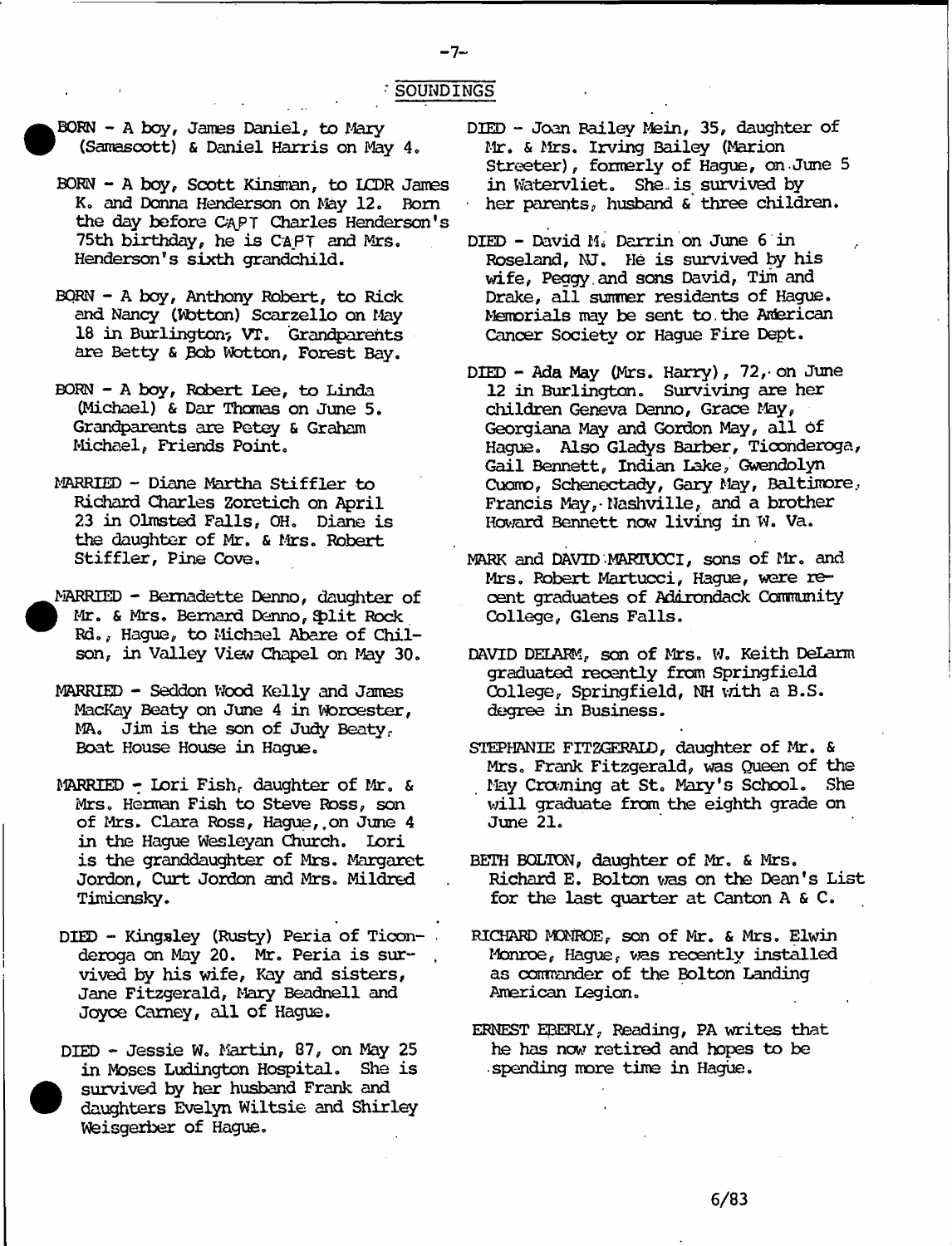## / ARE TREES MORE INTELLIGENT THAN HUMANS?

In the May Chronicle we quoted California teacher, Dr. Harry Wong, w.ho reminded his students' that humans are the only living things capable of improving the quality of their lives. Now, tree biologists have proposed the theory that trees "taIk" to each other, possibly communicating through their chemical language the "threat" of a tree disease; thereby encouraging the "healthy"  $\cdot$ tree to initiate its own immunity by setting up a chemical change.

This National Science Foundation report prompted the question above by Monroe Price (Dean of the Benjamin Cardozo School of Law). In a philosophical little essay (NY Times 6/10/83) Dean Price wonders if trees handle messages of danger better, perhaps, than sometimes our human political system does...BDG

## BEDLAM RACE

The second Fun BEDIam Race for the benefit of the Moses Ludington Hospital will take place on Monday, the 4th of July at noon. The parade will follow.

Prizes will be awarded for the fastest stock bed, fastest modified, best decorated and best costume. Anything from a crib to a double bed and a little decorative imagination will be the beginning of fun and festivities. All participants are to meet at the fire house by II AM for judging.

An entry fee of  $$3$  per bed will. benefit the hospital. All entries are due before July I or an additional \$2 will be charged for late registration. Entry forms can be picked up from Carol Ferguson, at Stewarts or at International Paper Company.

For more information, please call Carol Ferguson at 585-2831, Ext. 17. Volunteers will solicit donations from the spectators during the race.

## ENCEPHALITIS THREA A SHAM

At the last Adirondack Park Agency meeting and in the media, the commercial spray applicator that applies the chemical spray in the Adirondacks to control. mosquitos and blackfiies has stated there were three deaths from encephalitis in the state in 1982 that warranted the pesticide spray program in the Adirondacks. The threat of encephalitis has been bandied about by this spray contractor before to motivate people emotionally to want and support the spraying program.

What the spray company has neglected to tell the publ'ic and the regulatory agencies is that the encephalitis deaths referred to were not caused by viruses carried by mosquitos or blackflies (blackfiies in N Y State do not carry any disease virus). The federal Center for Disease Control in Atlanta and the New York State Health Department have been the Adirondack Council's source of this information. ... Excerpted from The Adirondack

Council Newsjetter

## VETERANS

Veterans with GI home loans who find it impossible to meet monthly mortgage payments should waste no time in seeking professional advice and assistance. Fractional payments may be made in some instances and banks often accept partial payments of the arrears in appropriate circumstances.

The worst possible course of action is for the veteran to default on the loan. In so doing, the veteran incurs a debt obligation to the Federal Government and interest will be computed at the rate of *\ 5 %* per. annum. Such a debt obligation can haunt a veteran for years to come and place other benefits in jeopardy.

A representative from the Veteran's Adm. Is in the Town Hall every Tuesday at 11 AM.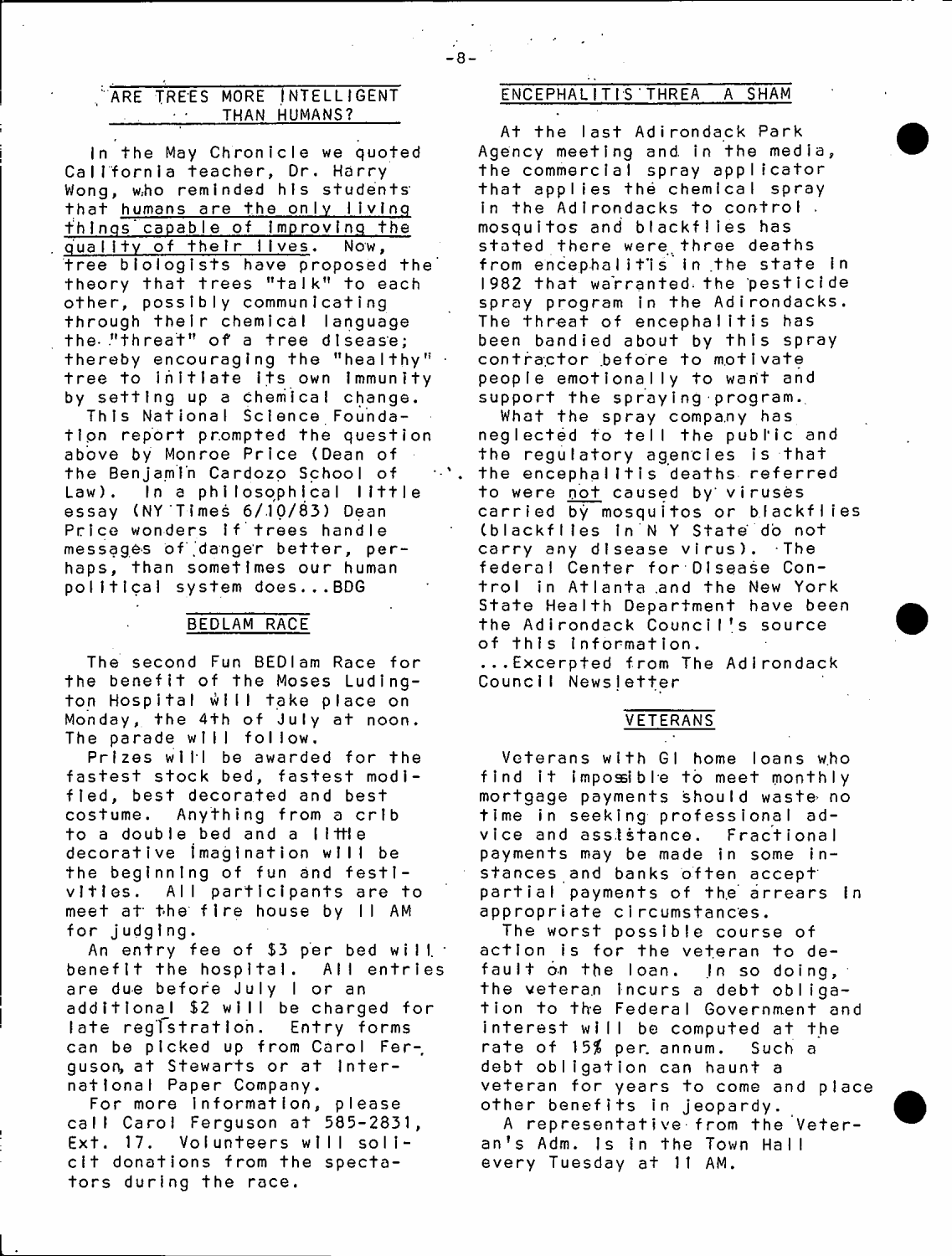In Spring the "greens" that **•** Nature knows and needs to use are numerous. Infinite are the shade,s of her green palette: soft, delicate hues paint the. first tender new leaves, turn rich bright green as they grow in Spring's long  $\cdot$ rains; feathery furze of green on fern and bushes; green, sharp and brilliant on stems and spikes of flowers; green, radiant across full, sweet-smelling grass. And, everywhere, newly deep and dark and fragrant, the evergreens have shed the faded tint of., their winter coat. Now, at last, mid-  $\sim$  your name either a G or a month. A "G" June; Nature is dressed for Summer. means some kind soul has asked us to mail  $\ldots$   $\ldots$   $\ldots$   $\ldots$   $\ldots$   $\ldots$   $\ldots$   $\ldots$   $\ldots$   $\ldots$   $\ldots$   $\ldots$   $\ldots$   $\ldots$   $\ldots$   $\ldots$   $\ldots$   $\ldots$   $\ldots$   $\ldots$   $\ldots$   $\ldots$   $\ldots$   $\ldots$   $\ldots$   $\ldots$   $\ldots$   $\ldots$   $\ldots$   $\ldots$   $\ldots$   $\ldots$   $\ldots$   $\ldots$   $\ldots$   $\ldots$   $\ldots$ 

# FOOD PRESERVATION MATERIALS

 $\gamma$ 

 $\Delta\phi$  and  $\phi$  and  $\phi$ 

 $\mathcal{A}(\mathcal{S})$  and  $\mathcal{A}(\mathcal{S})$  are  $\mathcal{A}(\mathcal{S})$  . In the set of  $\mathcal{S}(\mathcal{S})$ an.d free "how-to" bulletins on canning, freezing, pickling and making jams and jellies will be available at the Haque Town Hall on Tuesday, June 21 from 1:00 to  $3:00$  PM.

Ann Kokosa, Home Economics Program Leader of Cooperative Ext. in Warren County will be available to answer specific questions on food preservation and to disseminate the materials.

## *VIEW POINT*

*An elected position is very dif ferent from any other job, Once e l e c t e d , you have no boss who can 'fire you; if you do something illegal ;* you *can be impeached,* hut *this is a very costly and time consuming task* . *If you do NOTHING*, you .sta/21 *receive your pay check* . Jt is up *to the voters to decide if you should continue to receive a pay c h e c k*. *A political party, or the chief governing official is not going to blow the whistle on* a vote<sup>d</sup>winner; it is up to<sup>TL</sup>UAS IN STIR TAHT SUBM BHT JJA voter to *police the services that • they receive from each elected position*. *The public* should *de*mand an accounting of an indivi<sub>1</sub> *dual's work records BEFORE* they *cast their ballots in November,,ac*

## WARM WELCOME TO OUR NEW READERS

The staff of The Hague Chronicle has added a number of new readers to its mailing list, all coming as requests. We welcome all of you and hope that in our small way we can contribute to your knowledge of what is going on in Hague. At the risk of being repetitive, we would like you to know how we operate. We are an all volunteer staff, completely selfsustaining through your generous contributions. There are absolutely no tax dollars spent on this paper.

*\** .

You will note on the address label under this paper to you as a gift. The month indicates the month you last contributed. If there is nothing  $-$  well- $-$ .

Food\preservation information Bw 2Ty\stAbecause werdolnot receive a contribu-We do not ever refuse to send a paper tion. And - we only take names off the mailing list when we have not heard anything from the reader in over two years. We don't really know whether you still want it! . The set of  $\mathcal{L}^{\mathcal{L}}$  is the set of  $\mathcal{L}^{\mathcal{L}}$ 

> We love hearing from you, especially for our SOUNDINGS and'VIEWPOINT. We do, how-  $\alpha$  ever reserve the right to edit.

Hope you enjoy our efforts!...djh

#### \*\*\*####\*###\*#\*######\*# #■###\*##\*■

- Americans want everything.
- Freedom as well as order.
- Individual liberty as well as equal 11y.
- Safety as well as the benefits of risk taking.
- A wide open society as well as less crime.
- Material wealth as well as spiritual worth.
- $\pm$ . To have each one takes something from the other.
	- Must be tr-de offs in a democracy. . . . Anonymous

\*#\*#\*\*#\*\*#\*##\*\*\*\*\*\*\*\*\*\*\*\*\*\*\*\*

Anyone can be a father but it takes someone special to be a daddy. FATHERS DAY, June 19.